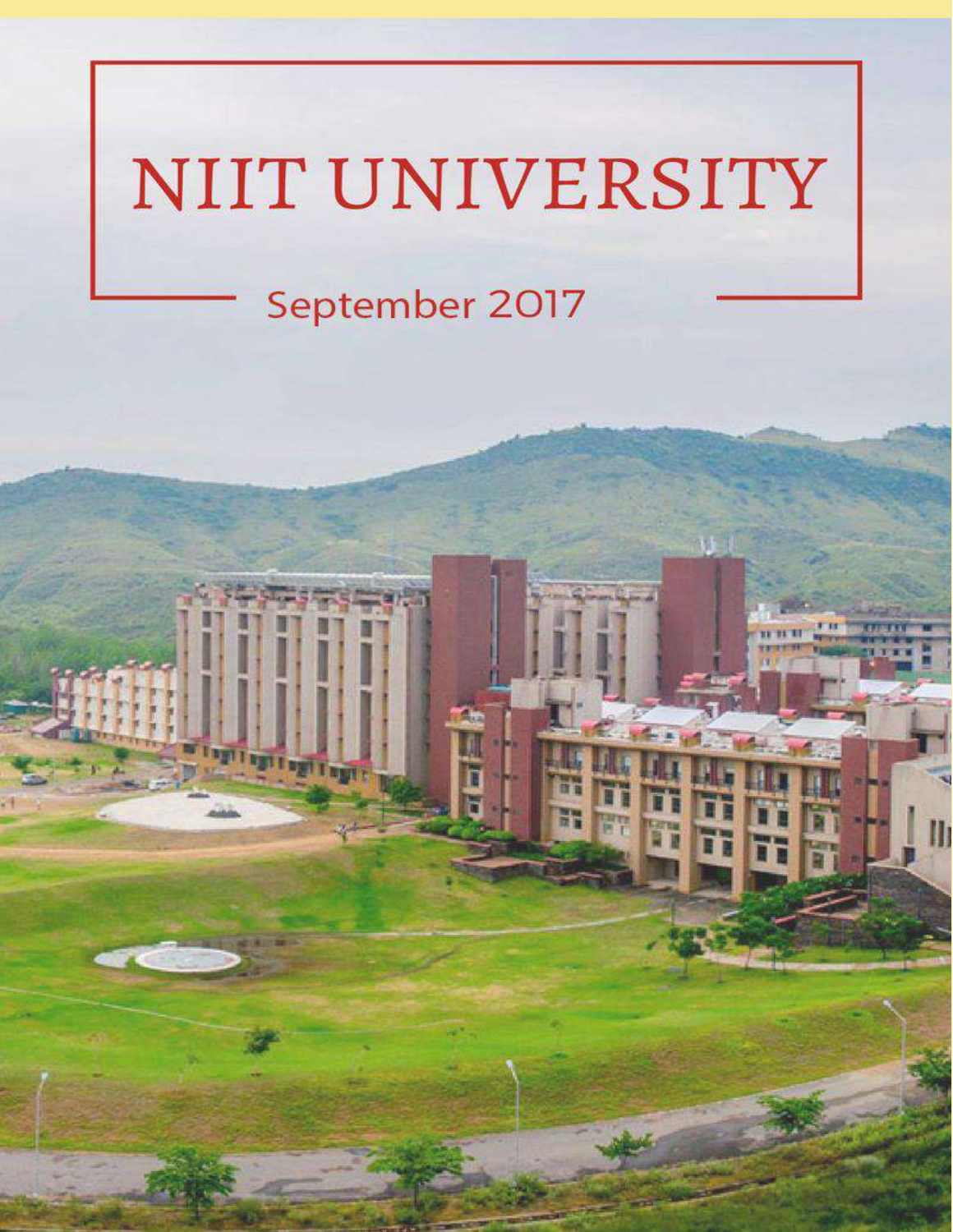# **CONTENTS**

अनाात

# **From the Editor's Desk**

# **Special Event**

▪ **Resonance 2017**

#### **Campus News**

- **Inter Cluster Matches**
- **TEDx Event Launch**
- **Table Tennis Inter-Batch Tournament**
- **Interaction - AIESEC in NU**
- Invited Talk on **Entrepreneurship**
- **Independence Day**
- **Teacher's Day Celebration**
- **siNUsoid - Women Technology Day**
- **Green House Day**
- **NU Pool League**
- **NU Robotics Club Launched**
- **IoT and Arduino Workshop in NU**

#### **TALF**

**First Book Launch** 

# **Nature Talk**

**Indian Wild Ass** 

# **Expressions**

▪ **Picture**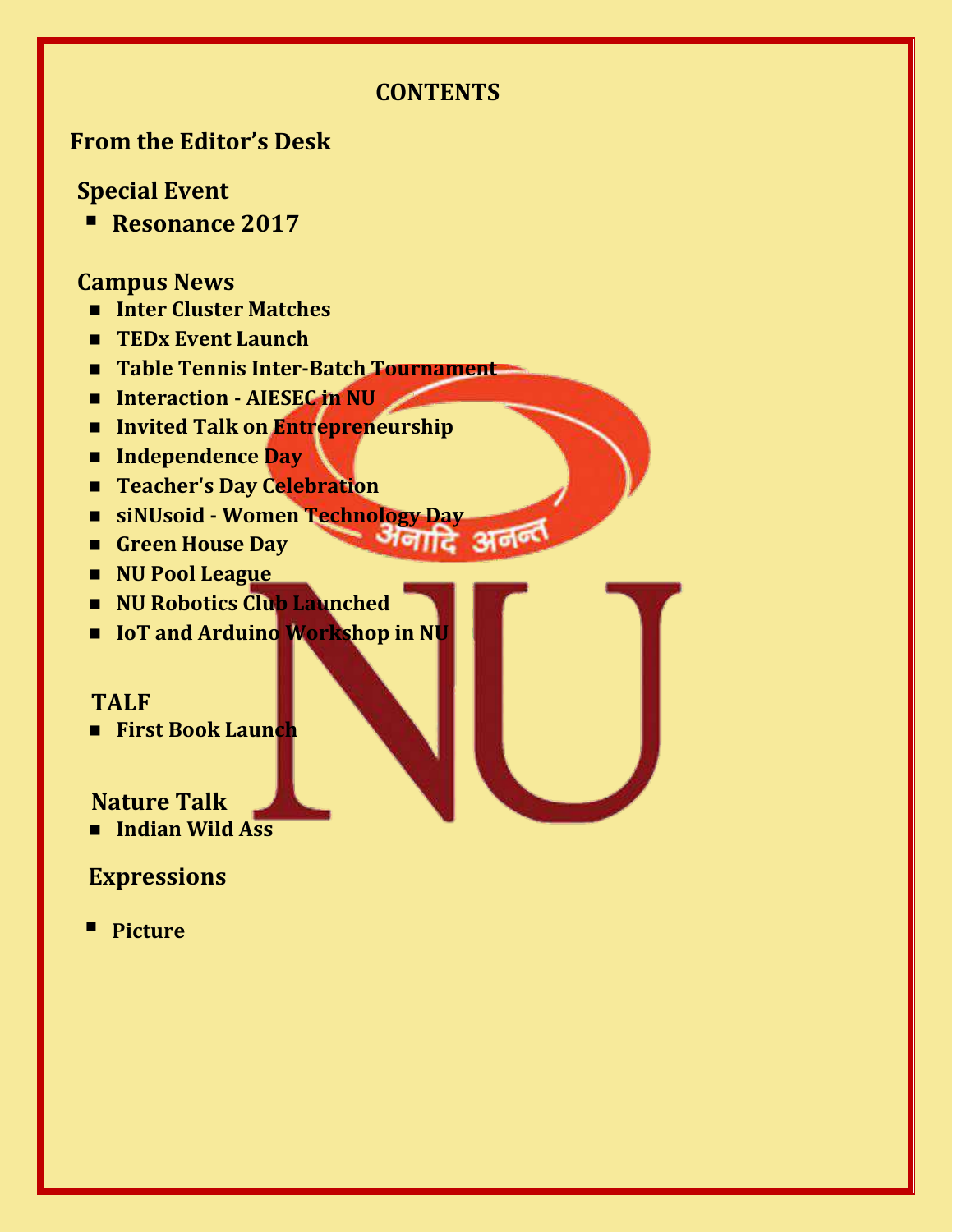# **From the Editor's Desk**

#### **Dear Readers,**

Greetings for Vijay Dashmi!

As the festive season rolls in, I do hope this year is happy and delightful for all of you. It is a pleasure to share the September Issue of NU NL with you.

The semester is in full swing and the campus is seeing a lot of activity. A report on Resonance 2017 is attached. NIIT University played host to and witnessed Mr. Arun Maira's book launch. Mr. Vishal Dhawan addressed the students of NIIT University for an interesting session on Entrepreneurship. An IoT and Arduino workshop was also conducted at NIIT University.

NU celebrated the Independence Day and Teachers' Day with vigour. These celebrations, and student activities keep this place alive. So much happens here that it always keeps one on one's toes and never lets one have a dull moment. But yes, this choice must be made by one first.

I do hope you all like this edition of NU NL. On behalf of the team Newsletter I wish you all Happy Reading! **AKTANARAGAN UNIVERSITAS** 

**Warm regards,**

**Anshima P Srivastav Editor In-Charge, NU Newsletter [Anshima.Srivastava@niituniversity.in](mailto:Anshima.Srivastava@niituniversity.in)**

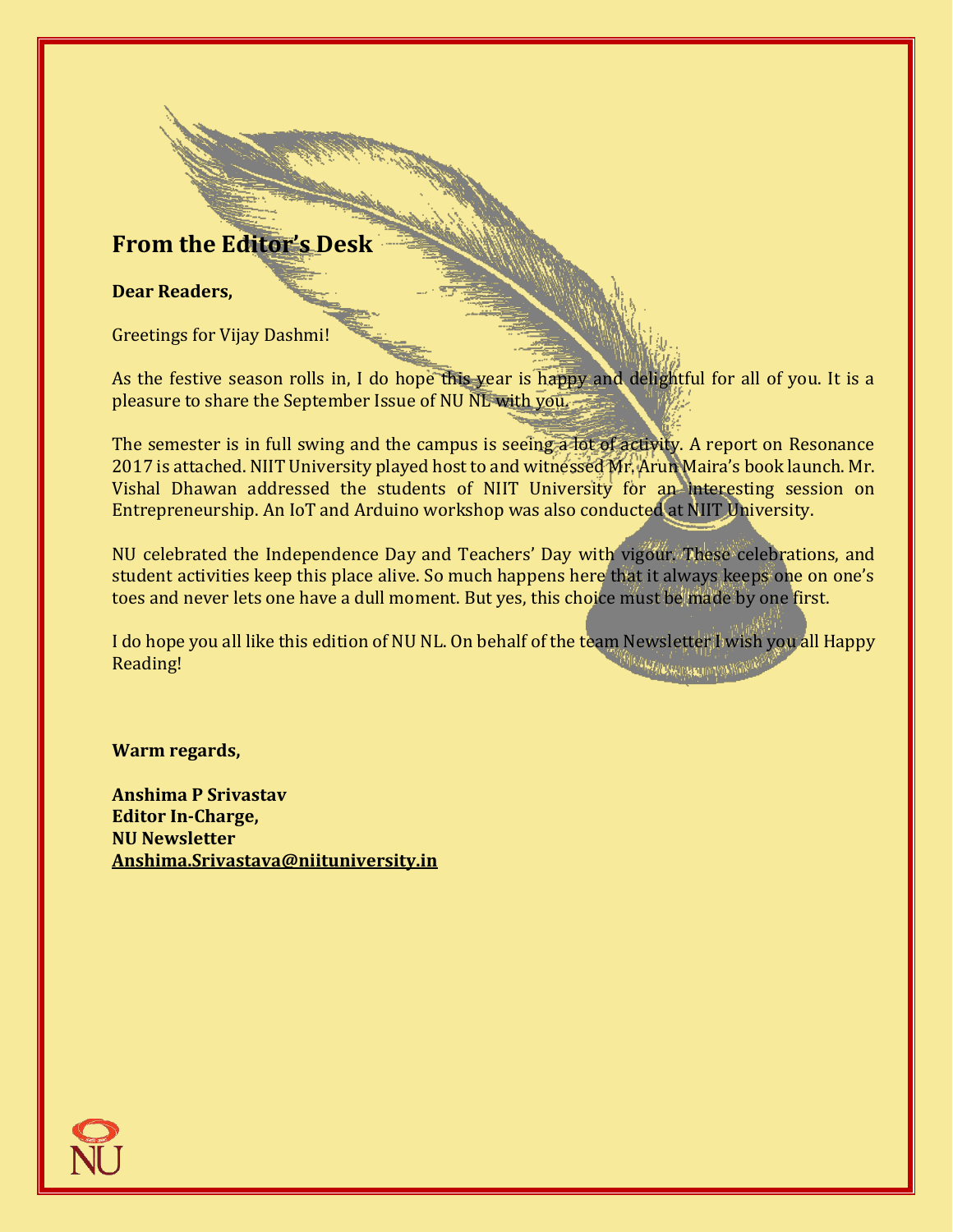# **Special Event**

#### **Resonance 2017**

The fresher batch of B. Tech 2017-21 came to this campus with their minds boggled up with various questions for which they had no answers. This was not only a new environment they were all put in, but also a beginning of self-discovery, becoming self-reliant and independent and of course becoming capable to face this world on their own. Resonance 2017 helped them a lot in getting acquainted with the unfamiliar surroundings and giving them a much-needed boost and confidence to venture out themselves. "It was an exhilarating experience, starting from working in teams, competing amongst others and simultaneously bonding the notions of friendship amongst all. Resonance created a deep impression as well as taught to be seamless in every facet of life.", said Neeharika Gupta from B. Tech 2017-21.

After arrival on campus i.e. on 15<sup>th</sup> July 2017 everyone was teamed up into 12 clusters so that they could get acquainted with the other freshers and develop a bond of friendship. Each cluster comprised of a Sher/Sherni (the leaders), Clock (the timekeeper), Green (the eco-friendly member) and the Reporter. This induction program included adventurous mornings, extra-curricular activities and generally the day concluded with the cluster's everyday report and presentation. There were five activities lined up for them, this included visit to the Suryodaya Sthal, Valley Crossing, trekking to Scar, tree Plantation, visit to the Sewage Treatment Plant and finally the Campus Tour. Apart from the morning activity, they also had Inter-Cluster Sports competitions which were not only enthralling but gave them an enriching experience.



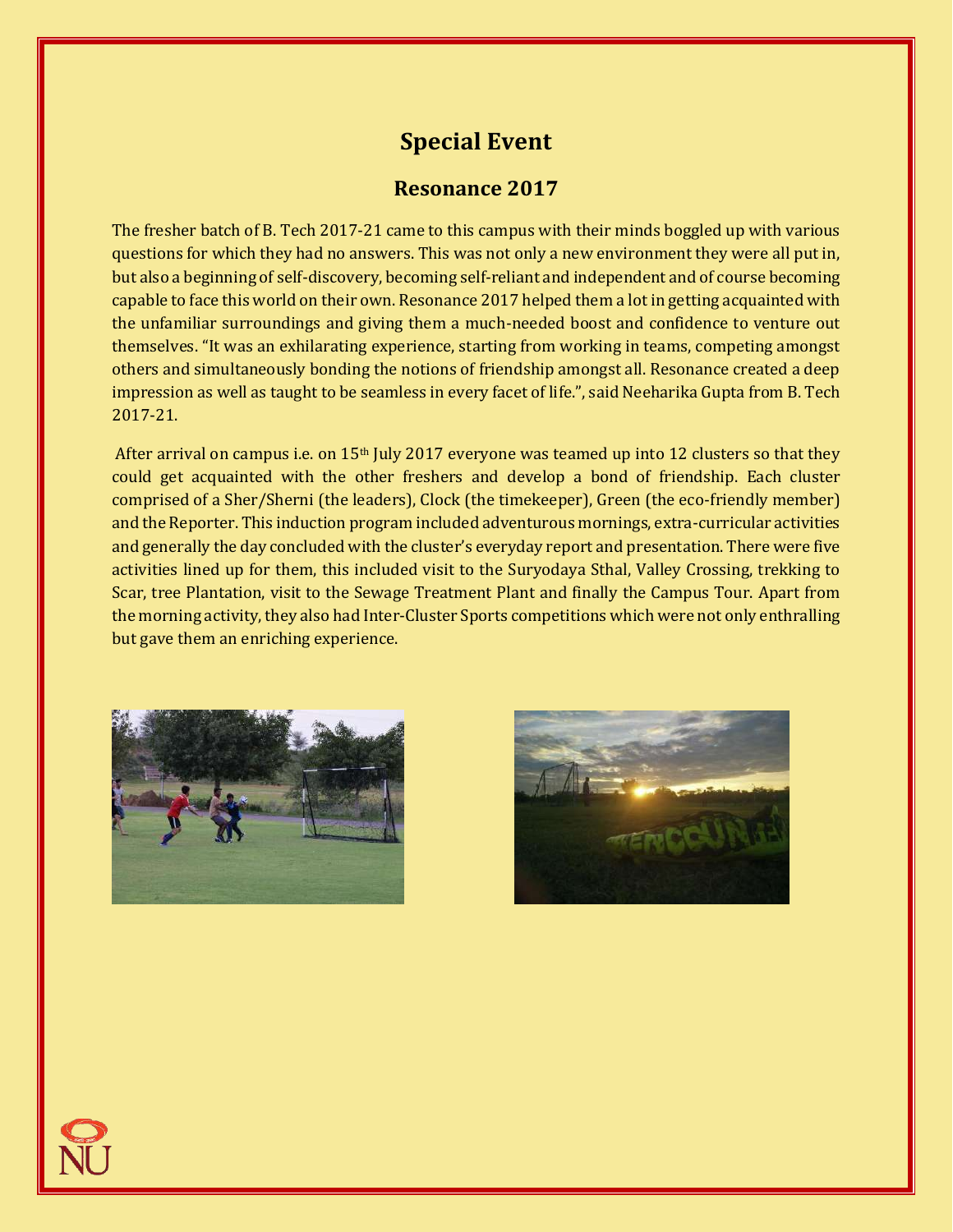



# **CAMPUS NEWS**



#### **Inter Cluster Matches**

Inter-cluster matches of B. Tech batch 2017-21 were organized during the induction program of the college-Resonance from 22nd July 2017. Students reinvigorated their sportsman spirit by participating in various activities like badminton, basketball, gym, etc. and competing against other clusters. These matches ended with a Cross Country Marathon, on 3rd August 2017.

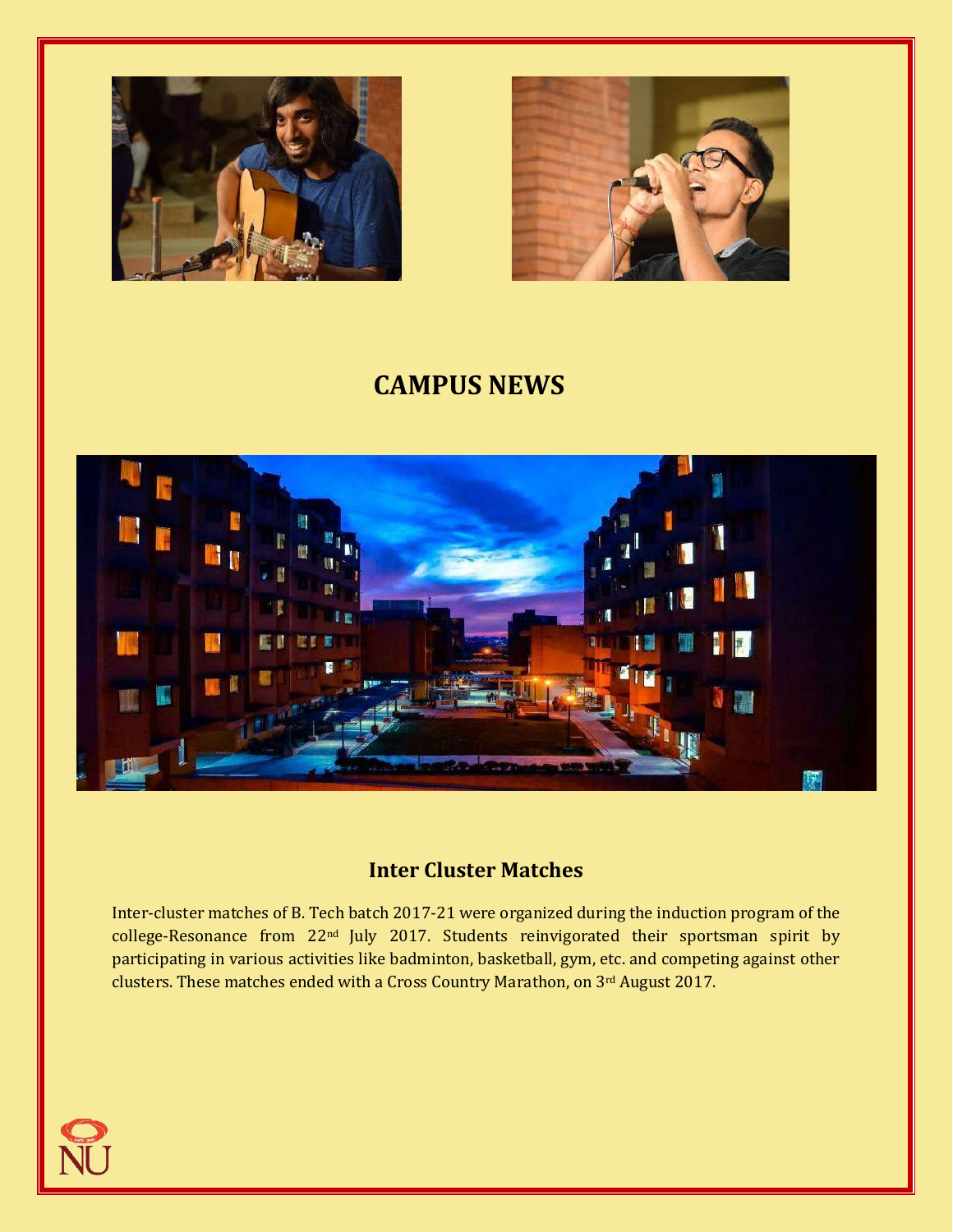#### **TEDx Event Launch**

The launch of NIIT University's first TEDx event took place on 22<sup>nd</sup> August 2017. It is an international organization which has been a factor of motivation for many and is associated with many famous personalities like Stephen Hawking, Bill Gates, Shashi Tharoor and many more.

#### **Table Tennis Inter-Batch Tournament**

From 28th August 2017, an Inter-Batch Table Tennis tournament was organized at NU with thirteen teams competing against each other. The event was also instrumental for the AOC – Health and Sports evaluation of students. Keeping this in mind, many participants played with piquancy and their efforts were also quite visible.

#### **Interaction - AIESEC in NU**

The AIESEC interns in NU had an interaction session on  $30<sup>th</sup>$  August 2017, where they shared their views on self-motivation, German politics and marketing. They also talked about their perception about India and their experience at NU.

#### **Invited Talk on Entrepreneurship**

**Mr. Vishal Dhawan**, a seasoned entrepreneur based in the United States of America visited the University on  $31$ <sup>st</sup> August 2017. He has created many successful projects from scratch and holds 9 patents under his name. He currently serves as the Chief Technical Officer(CTO) for Verifone, USA. He also runs Curb Taxi in the US and has recently launched a product called '*Plug Chat'* in the international market.

Busting the bubble of decorated life of entrepreneurs, Mr. Dhawan began with deglamorizing entrepreneurship. He mentioned that though start-ups are no doubt hard, the journey of starting up is amazing and thrilling in itself. He described how, initially, one is tasked to create something for someone (probably an investor) who is going to pay you on an ongoing value creation of that something. He imparted a few lessons he learnt from his failures to the budding entrepreneurs such as understanding the purpose and answering the 'Why' behind starting up, so that whatever money is put into the start-up, it yields into a desirable and viable product. The start-up in itself needs to be the voice of the potential users. He laid a strong emphasis on the importance of being crystal clear about the problem that one is trying to address with a viable solution. In times of setbacks, one needs

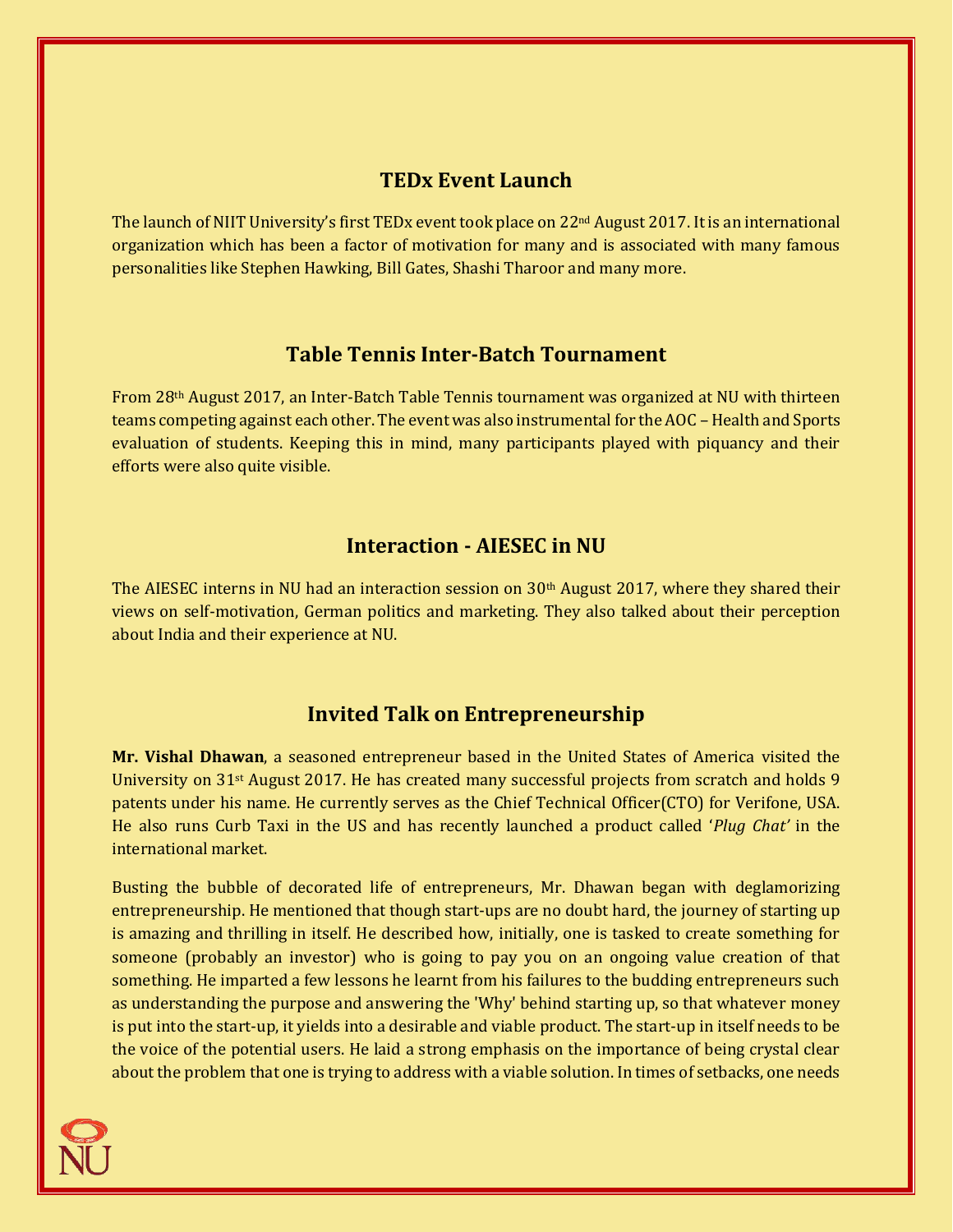to have a strong belief on the reason for starting up. "The path to building a business and shaping an organization is never a straight line" added Mr. Dhawan. The major key requisite of starting up is greater tenacity and optimism in difficult times. This makes an entrepreneur a good leader.

#### **Independence Day**

On 15th August 2017, NIIT University Celebrated Independence Day with zeal and spirit befitting the occasion. The Indian tricolor was unfurled by **Professor VS Rao**, President, NIIT University. The NU Music Society set the pitch for the program followed by some solo vocal performances and speech by the students, which received the much-deserved applause from the audience. After the performance, prize distribution ceremony was held for the dedicated employees and workers of NU.

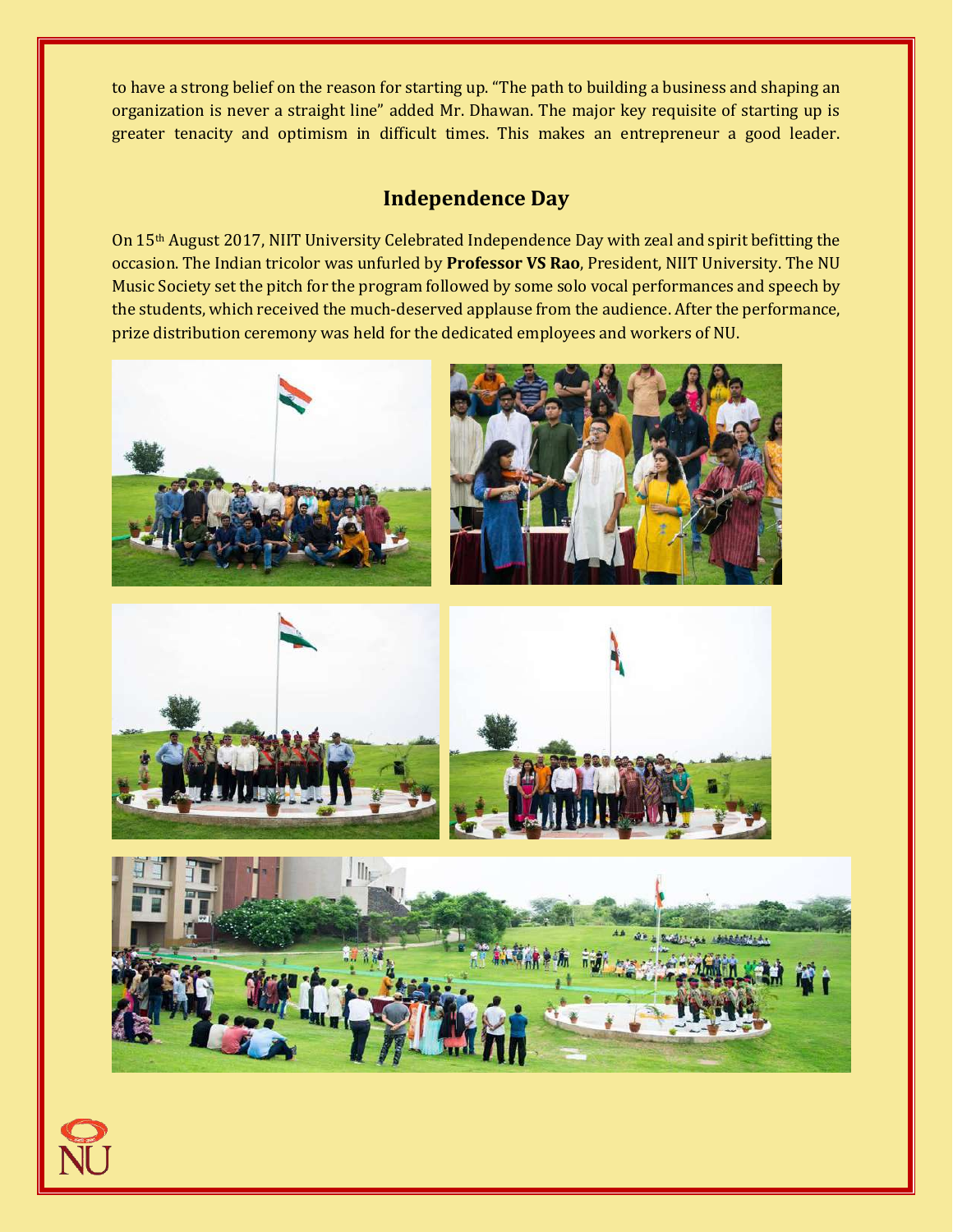#### **Teacher's Day Celebration**

There is a saying '*Great Teachers Aspire*' and true to these words, on 5th September 2017, NU celebrated Teacher's day commemorating the efforts made by the unsung heroes of the University who dedicated their working lives to imparting knowledge and skills. Students showed their respect and affection for the teachers in form of speech, skit, dance and other performances.



#### **siNUsoid - Women Technology Day**

On 5th September 2017 , team siNUsoid organized one of the most unique event at NIIT University which has been in talks at worldwide women oriented communities like **Women Who Code** and **Women Techmakers**. The three encouraging speakers **Deeksha Deo**, Founder & CEO at Incubsence and co-founder at CKHO, **Saurabh AV**, co-founder at Neo Software Labs, CVNova and **Neha Sharma**, Technology Evangelist and Tech speaker at <JS lovers> emphasized upon '*Women in Technology'*, shared some useful information about Version Control Systems and React JS with the students .They had an interactive session with the students talking about the contributions made by women in technology.

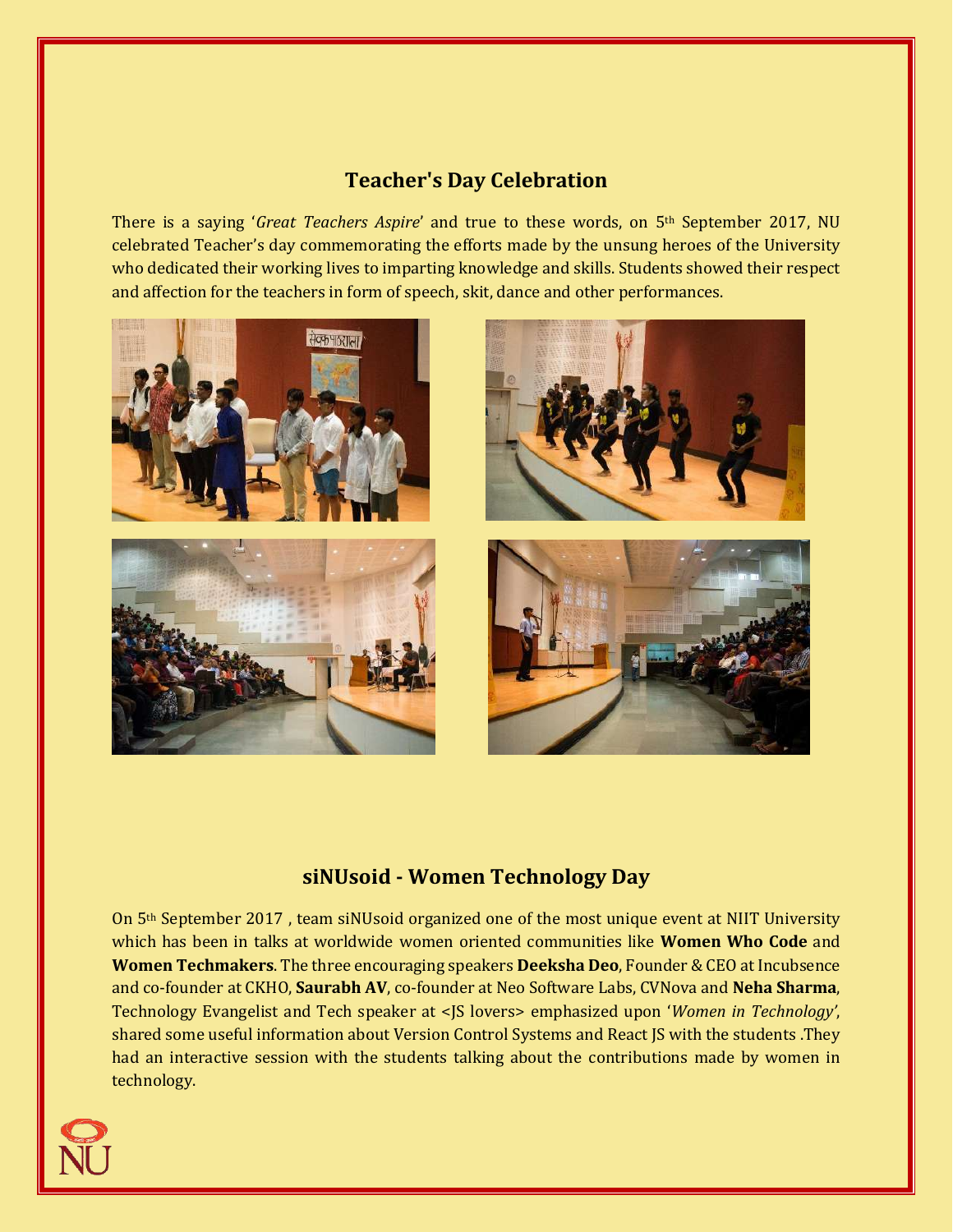#### **Green House Day**

Green house day was celebrated at NU on 28<sup>th</sup> August 2017. The members of greenhouse organized the event with several performances including dance, vocals, rap etc. this filled the atmosphere with positive vibes and energy.

#### **NU Pool League**

The Fifth Edition of NU Pool League was recently organized in NIIT University. The League witnessed a small but enthusiastic participation from Students as well as the Faculty where the league franchisees played their best and '*The Ball Busters'* emerged victorious.

#### **NU Robotics Club Launched**

Students at NIIT University launched the Robotics Club on  $23<sup>rd</sup>$  August 2017. This club will conduct workshop on various domains of robotics for students in the campus and train them for competitions. **Dr. Navin Kapur**, Area Director, ECE, **Mr. Akhlesh Agarwal** and **Prof. U M Rao** were present at this event launch.

#### **IoT and Arduino Workshop in NU**

An IoT and Arduino workshop was conducted by Team Ingenuity in partnership with TechieNest in the NU campus. The workshop gave hands on experience of various IoT technologies and a Toolkit to the participants.

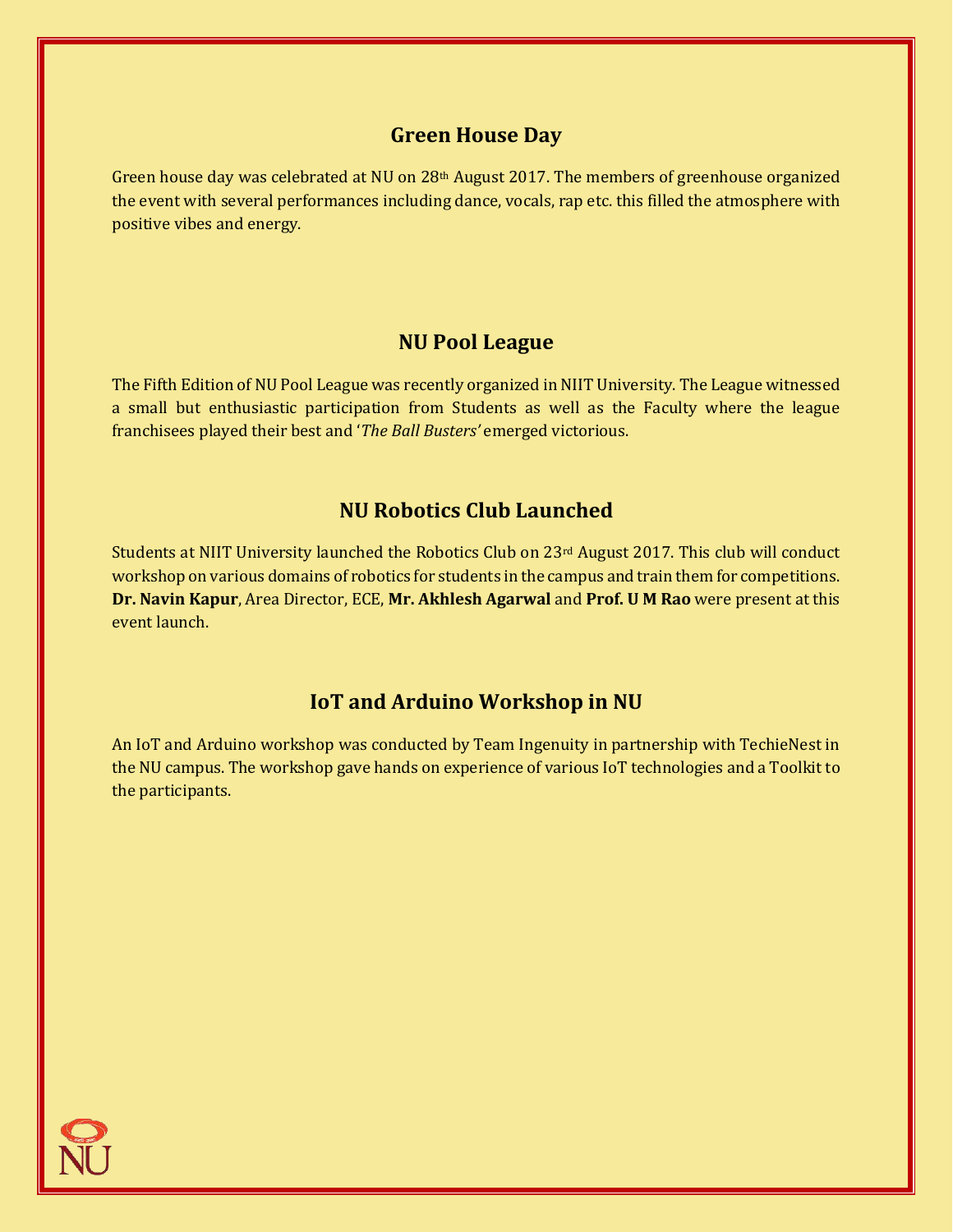

# **TALF**

## **First Book launch**

The importance of good listening skills is felt by every individual on regular basis. Listening is what leads us in becoming empathetic. Listening is crucial for one to be able to understand different perspectives and be able to answer important concerns surrounding the society. Having these thoughts in mind, The Asian Lenses Forum (TALF) was proud to host the book launch by **Mr. Arun Maira**.

**Mr. Arun Maira** has had vast experience in the private as well as public sector. He has also served as a member of the planning commission till 2014. As he began to discuss his journey of writing the book '*Listening for Well-Being*' he expressed his thoughts on the lack of listening skills in the society though it is one of the most important elements to be able to implement policies which would benefit the nation. As he spoke further, he expressed the requirement of listening skills to become more human in our approach.

Following the Talk and launch by **Mr. Maira** and **Mr. R S Pawar**, panel discussion with **Mr. R.S. Pawar**, **Ms. Neha Tiwari**, **Ms. Janki Bareth** and **Karthik Ram** was conducted and moderated by Mr. Maira. The discussion and ideas provided on the stage where in line with understanding how listening skills could be transformative in building our understanding of humanity and various perspectives different than one's own thoughts.

Following the panel discussion, Question and Answer session was conducted where student and faculty members actively participated. To the best questions asked during the launch, the winners were given the Book *'Listening for Well-Being'* as a token of appreciation by Mr. Maira. Following the launch, a small gathering with Mr. Maira and Mr. Pawar was organized where students had an opportunity to have a detailed discussion on basis of the launch. One of the highlights was '*Listening in the Rain*' session conducted in the morning at the Listening Tree where 40 students and faculty participated and discussed the factors through which the audience was sensitised more towards the surroundings.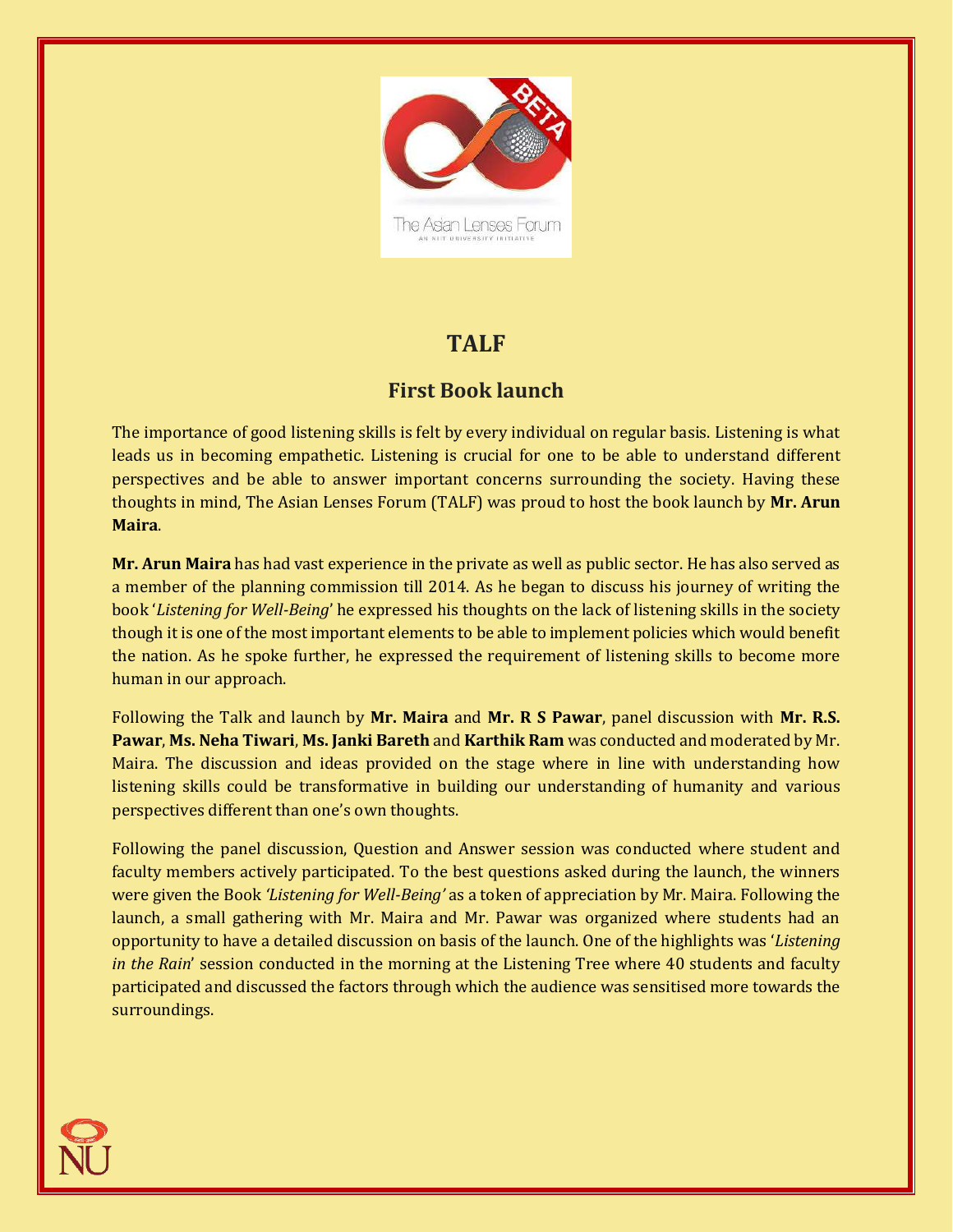

#### **INDIAN WILD ASS**



The Indian wild ass (Equus hemionus khur) also called the khur, is a subspecies of the Onager native to Southern Asia. The coat is usually sandy, but varies from reddish grey, fawn, to pale chestnut. The animal possesses an erect, dark mane which runs from the back of the head and along the neck. The mane is then followed by a dark brown stripe running along the back, to the root of the tail.

Today, its last refuge lies in the Indian Wild Ass Sanctuary, Little Rann of Kutch and its surrounding areas of the Great Rann of Kutch in the Gujarat province of India. The animal, however, is also seen in the districts of Surendranagar, Banaskantha,Mehsana, and other Kutch districts. Saline deserts (rann), arid grasslands and shrublands are its preferred environments.

Wild asses graze between dawn and dusk. The animal feeds on grass, leaves and fruits of plant, crop, Prosopis pods, and saline vegetation. It is one of the fastest of Indian animals, with speeds clocked at about 70 – 80 km per hour and can easily outrun a jeep.

First census of the wild ass was done in 1940, when there were an estimated 3,500 wild asses. But, by the year 1960, this figure fell to just 362, it was then classified as a highly endangered species. In 1998, the wild ass population was estimated at 2,940, by the year 2004 it has increased to an estimated 3,863. A recent census conducted by forest department in 2009 has revealed that the population of wild ass in the state was now estimated to about 4,038, an increase of 4.53% as compared to 2004.

**Status in the Wild:** Endangered **Source:** wikipedia.org

**Divya Sara Kurian B. Tech (2013-2017)**